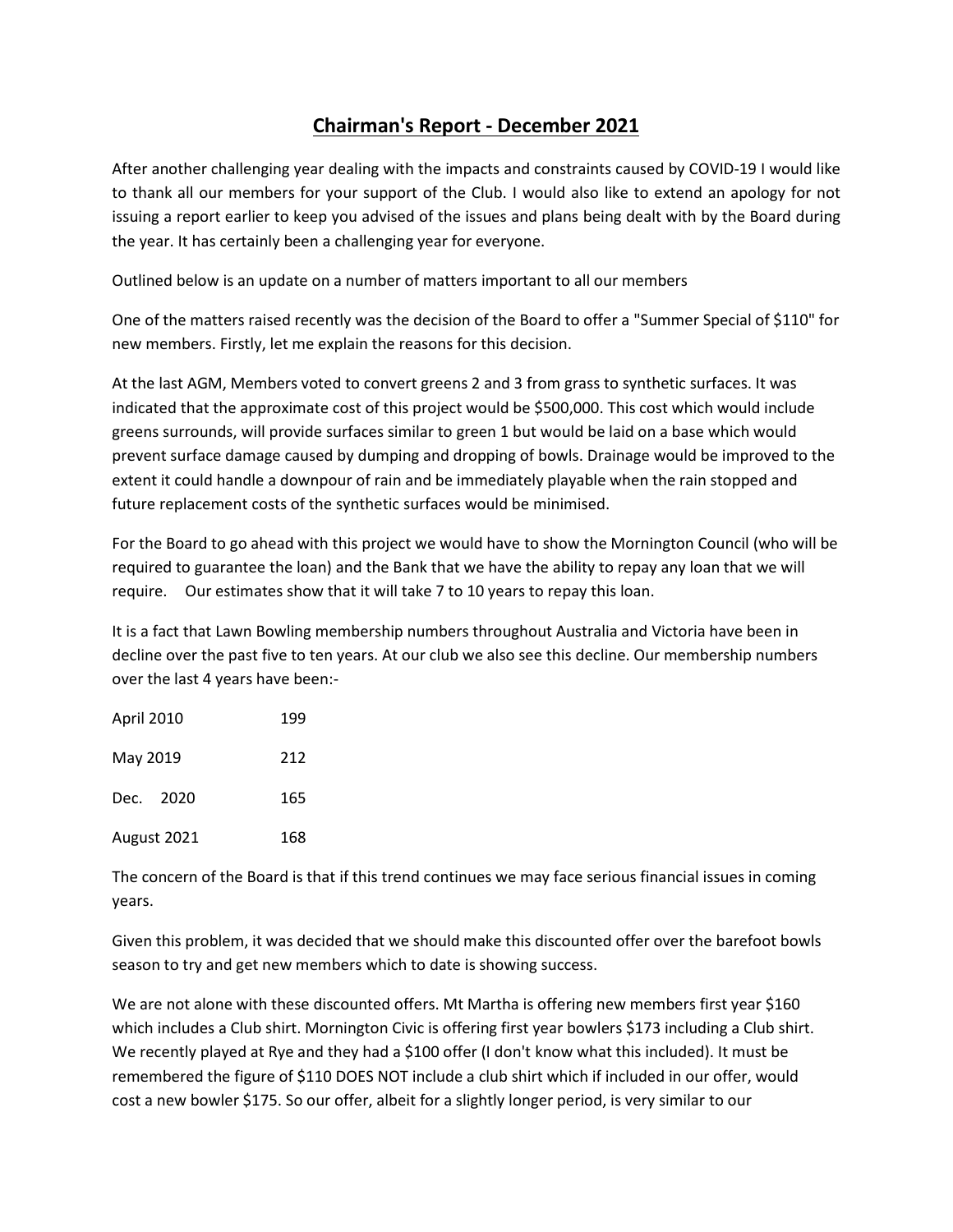neighbouring clubs. Our treasurer, Martin Cheeseman, has estimated that on average, every new member will spend \$800 per year on playing fees and over the bar so every new member is valuable now and for our future. Not only this, we need new members to assist with the many voluntary jobs required to run our Club.

Last August, The Victorian State Government announced a Community Sports Infrastructure Loans Scheme where Sporting organisations could apply for low interest loans for sports projects. We have lodged a loan application for \$500,000 at 0.62% interest over 7 years. We will not know the outcome of our application until June 2022. It has been a huge effort by Martin Cheeseman, Leigh Hale and others to gather the information required to accompany and to complete this application. We are hoping our application will be successful but if not, the information required by our Bank and the Council has now been done. The only issue will be the increased cost of repayments and the confidence that our Club has the ability to comfortably repay the loan.

During lockdown our Treasurer has been very busy trying to get any financial assistance that that has been available, from the Government . The Board is delighted that we have received a total of \$43,000 GST free since June 2021 .

Our current bank balance is \$160,00 compared with the balance at the conclusion of the last financial year of \$121,000.

During the last bout of violent winds, we suffered damage (and destruction) of some of our shade units. Following our insurance claim, we have received \$4,868 for 3 new shades. We are currently awaiting delivery of the components so we can replace/repair the damage.

We have installed a KIOSK QR sign-in system at the front desk for members and visitors who do not have compliant smart phones. This eliminates the need for paper records and ensures the sign-in time is correct.

An online booking system has been installed for barefoot bowls which requires a deposit to be paid up front. This should deter the large groups who book but cancel at the last minute and in the meantime, we have turned away people who would otherwise have filled our rinks.

The external water cooler which failed has been replaced.

A new 75" Smart TV near the bar has been installed.

14 Sets of small size Dreamline XG bowls have been purchased for barefoot bowls to cater for females who need smaller sized bowls and then hopefully, may join our Club.

Following the passing of our dear friend Bill McGuire, we have been lucky enough to have Leigh Hale join the Board as Vice-Chairman. No one can replace Bill - his experience and background cannot be challenged. From my experience in the Green 1 replacement project, I know Leigh will bring equal, but different skills to the Club - this is already evident in his role of Covid Marshall and his invaluable input to the Board in our State Government Loan Application.